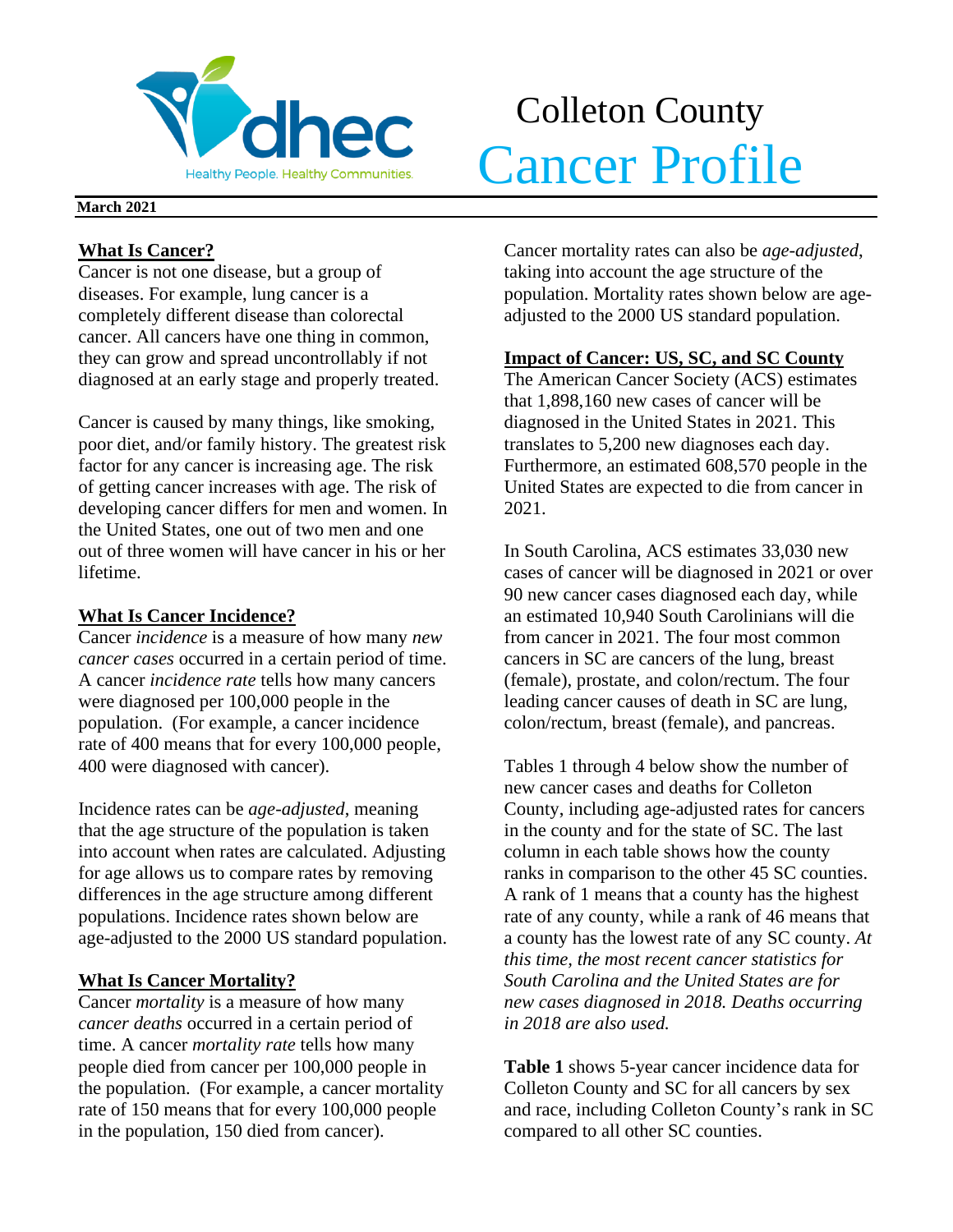| Table 1. Cancer Incidence by Sex and Race, |
|--------------------------------------------|
| 2014-2018, Colleton County and South       |
| Carolina <sup>*</sup>                      |

|        | SС     | <b>Colleton County</b> |           |                             |
|--------|--------|------------------------|-----------|-----------------------------|
|        | 5-year | 5-year                 | new       | <b>SC</b>                   |
|        | rate   | rate                   | $cases^*$ | rank                        |
| all    | 450    | 497                    | 259       | 3                           |
| male   | 503    | 550                    | 138       | 9                           |
| female | 411    | 451                    | 121       | 4                           |
| white  | 452    | 511                    | 169       | $\mathcal{D}_{\mathcal{L}}$ |
| black  | 441    | 475                    | 88        |                             |

\***Counts are annual averages based on 5 years of data.** 5-year rates are per 100,000 age-adjusted to the 2000 US standard population. Statistics do not include *in situ* cancers, except for bladder. Source: SC Central Cancer Registry. ~ Statistic could not be calculated (small counts).

**Table 2** shows 5-year cancer mortality data for Colleton County and SC for all cancers by sex and race, including Colleton County's rank in SC compared to all other SC counties.

Table 2. Cancer Mortality by Sex and Race, 2014- 2018, Colleton County and South Carolina\*

|        | <b>SC</b> | <b>Colleton County</b> |         |      |
|--------|-----------|------------------------|---------|------|
|        | 5-year    | 5-year                 | lives   | SС   |
|        | rate      | rate                   | $lost*$ | rank |
| all    | 165       | 199                    | 106     | 3    |
| male   | 203       | 239                    | 59      | 11   |
| female | 137       | 167                    | 48      | 3    |
| white  | 160       | 192                    | 65      | 7    |
| black  | 185       | 216                    | 41      | 6    |

\***Counts are annual averages based on 5 years of data.** 5-year rates are per 100,000 age-adjusted to the 2000 US standard population. Sources: SC Central Cancer Registry and SC Vital Records. ~ Statistic could not be calculated (small counts).

**Table 3** shows 5-year cancer incidence data for Colleton County and SC for selected cancers, including Colleton County's rank in SC compared to all other SC counties.

| Table 3. Cancer Incidence for Selected Cancers, |
|-------------------------------------------------|
| 2014-2018, Colleton County and South Carolina*  |

|                                   | SC     | <b>Colleton County</b> |          |      |  |
|-----------------------------------|--------|------------------------|----------|------|--|
| cancer                            | 5-year | 5-year                 | new      | SC   |  |
|                                   | rate   | rate                   | $cases*$ | rank |  |
| breast                            | 130    | 131                    | 35       | 17   |  |
| (female)                          |        |                        |          |      |  |
| prostate                          |        |                        | 33       | 19   |  |
| (male)                            | 113    | 119                    |          |      |  |
| $\frac{\text{lung}}{\text{lang}}$ | 63     |                        | 48       | 2    |  |
| <b>bronchus</b>                   |        | 85                     |          |      |  |
| $\text{colon}/$                   |        |                        |          |      |  |
| rectum                            | 38     | 46                     | 23       | 12   |  |
| pancreas                          | 14     | 18                     | 10       | 5    |  |

\***Counts are annual averages based on 5 years of data.** 5-year rates are per 100,000 age-adjusted to the 2000 US standard population. Statistics do not include *in situ* cancers, except for bladder. Source: SC Central Cancer Registry. ~ Statistic could not be calculated (small counts).

**Table 4** shows 5-year cancer mortality data for Colleton County and SC for selected cancers, including Colleton County's rank in SC compared to all other SC counties.

| Table 4. Cancer Mortality for Selected Cancers, |
|-------------------------------------------------|
| 2014-2018, Colleton County and South Carolina*  |

|                 | <b>SC</b> | <b>Colleton County</b> |         |      |
|-----------------|-----------|------------------------|---------|------|
|                 | 5-year    | 5-year                 | lives   | SС   |
| cancer          | rate      | rate                   | $lost*$ | rank |
| breast          |           |                        |         |      |
| (female)        | 22        | 21                     | 6       | 29   |
| prostate        |           |                        |         |      |
| (male)          | 22        | 35                     | 8       | 5    |
| $l$ ung/        |           |                        |         |      |
| bronchus        | 43        | 56                     | 31      | 2    |
| $\text{colon}/$ |           |                        |         |      |
| rectum          | 14        | 19                     | 10      | 13   |
| pancreas        |           | 14                     | 8       | 9    |

\***Counts are annual averages based on 5 years of data.** 5-year rates are per 100,000 age-adjusted to the 2000 US standard population. Sources: SC Central Cancer Registry and SC Vital Records. ~ Statistic could not be calculated (small counts).

**Table 5** shows the percentage of cancers diagnosed in early and late stages of disease in Colleton County and SC. Cancers diagnosed in late stages lessen the potential for successful treatment and raise the risk of premature loss of life.